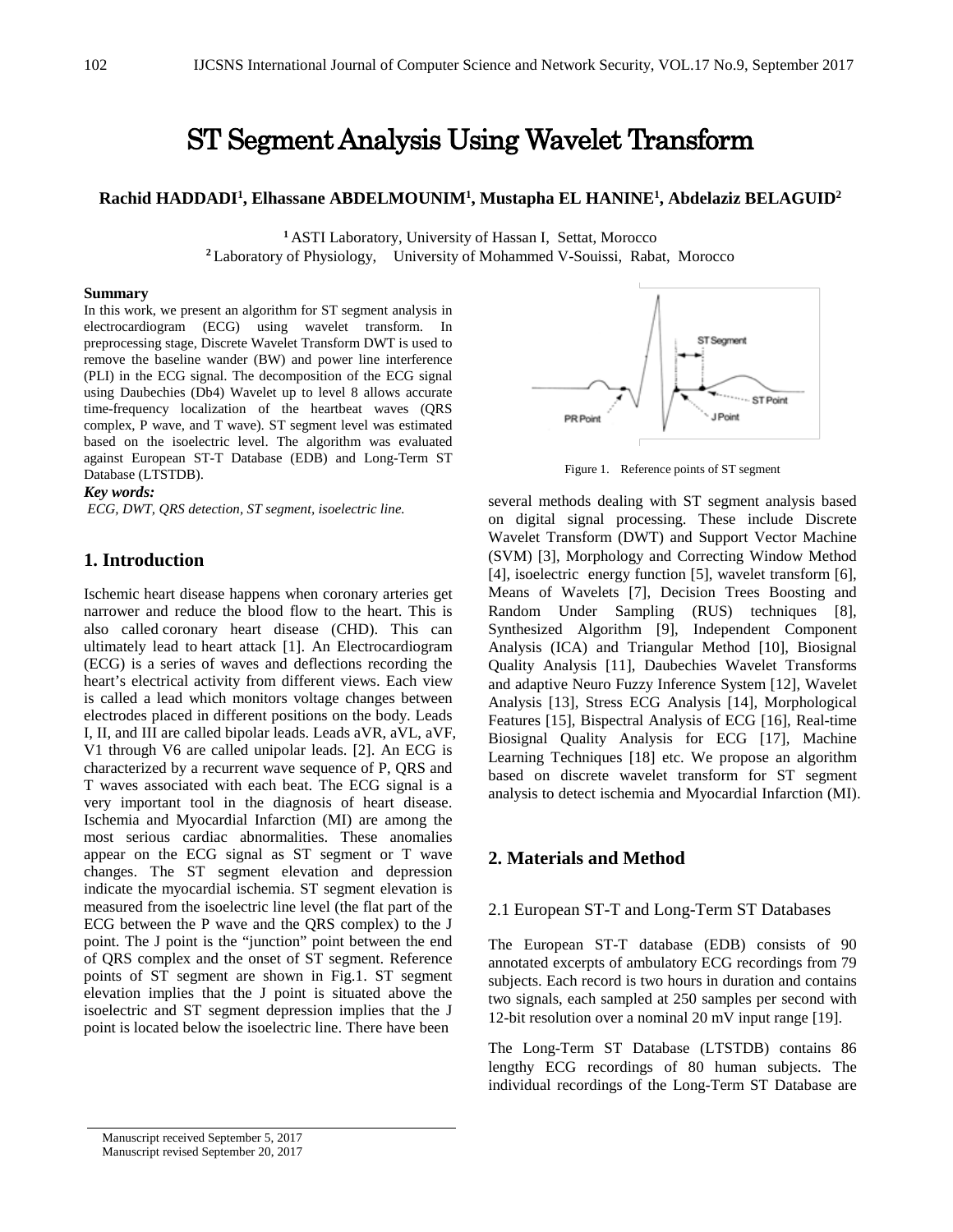between 21 and 24 hours in duration, and contain two or three ECG signals. Each ECG signal has been digitized at 250 samples per second with 12-bit resolution over a range of  $\pm 10$  mV. Each record includes a set of meticulously verified ST episode and signal quality annotations, together with additional beat-by-beat QRS annotations and ST level measurements [20]. In this work the validation has been carried out on records s20011m, s20021m, s20031m, s20061m, s20081m, s20091m, s20111m, s20121m, s20131m and s20571m from LTSTDB and e0103m, e0104m, e0105m, e0106m, e0107m, e0108m, e0121m, e0166m, e0202m and e0818m from EDB.

## 2.2 Wavelet Transform

The Continuous Wavelet Transform (CWT) transforms a continuous signal into highly redundant signal of two continuous variables: translation and scale. The resulting transformed signal is easy to interpret and valuable for time-frequency analysis. The continuous wavelet transform of continuous function, x(t) relative to real-valued wavelet,  $\psi(t)$  is described by:

$$
W_{\Psi}(s,\tau) = \int_{-\infty}^{+\infty} x(t) \psi_{s,\tau}^*(t) dt \qquad (1)
$$

Where,

$$
\psi_{s,\tau}(t) = \frac{1}{\sqrt{s}} \psi(\frac{t-\tau}{s})
$$
\n(2)

s and  $\tau$  are called scale and translation parameters, respectively.  $W\psi(s,\tau)$ , denotes the wavelet transform coefficients and  $\psi$  is the fundamental mother wavelet [21].

The Discrete Wavelet Transform (DWT) has become a powerful technique in biomedical signal processing. It can be written on the same form as (1), which emphasizes the close relationship between CWT and DWT. The most obvious difference is that the DWT uses scale and position values based on powers of two. The values of s and  $\tau$  are:  $s = 2i$ ,  $\tau = k^*2i$  and  $(i, k) \in \mathbb{Z}$  2 as shown in (3).

$$
\psi_{s,\tau}(t) = \frac{1}{\sqrt{2^j}} \psi(\frac{t - k \cdot 2^j}{2^j})
$$
 (3)

## **3. Methodology**

The structure of ischemia detection in this work consists of four phases: preprocessing, ECG key points, ST analysis and decision on ischemia. The proposed method is as shown in Fig. 2.



Fig. 2 Schematic diagram for the method

## **4. Preprocessing**

In preprocessing stage, we must remove the Baseline wander (BW) and 60 Hz power line interference. The removal of this disturbance is an important step in ECG signal analysis, to produce a stable signal for subsequent automatic processing [22].

## 3.1 Removal of Baseline Drift

The Baseline wander having a frequency range of (0- 0.5Hz). In accordance with Nyquist's rule, if the original signal has a highest frequency fmax, it requires a sampling frequency fs  $\geq$  2fmax. Hence, at each decomposition level j, the frequency axis is recursively divided into halves at the ideal cut-off frequencies  $f_1 = f \frac{max}{2j}$  [23]. Our approach is based on wavelet decomposition up to level 8, which generates a set of approximation coefficients(C8), and nine sets of detail coefficients (d1- d8). By cancellation of approximations, the filtered signal is recovered from the details only [24]. Table 1 gives the correspondence between DWT coefficients and range of frequencies. The results for removal of baseline wanders in the e0108m record of EDB are shown in Fig. 4.

Table 1: Range frequencies of dwt coefficients

| <b>DWT</b> Coefficients | Range frequencies  |
|-------------------------|--------------------|
|                         |                    |
| d1                      | $125 - 250$ Hz     |
| d2                      | $62.5 - 125$ Hz    |
| d3                      | $31.25 - 62.5$ Hz  |
| d4                      | $15.62 - 31.25$ Hz |
| d5                      | 7.812 - 15.625 Hz  |
| dб                      | $3.906 - 7.81$ Hz  |
| d7                      | $1.953 - 3.906$ Hz |
| d8                      | $0.976 - 1.953$ Hz |
| (Baseline wander)       | 0Hz - 0.976 Hz     |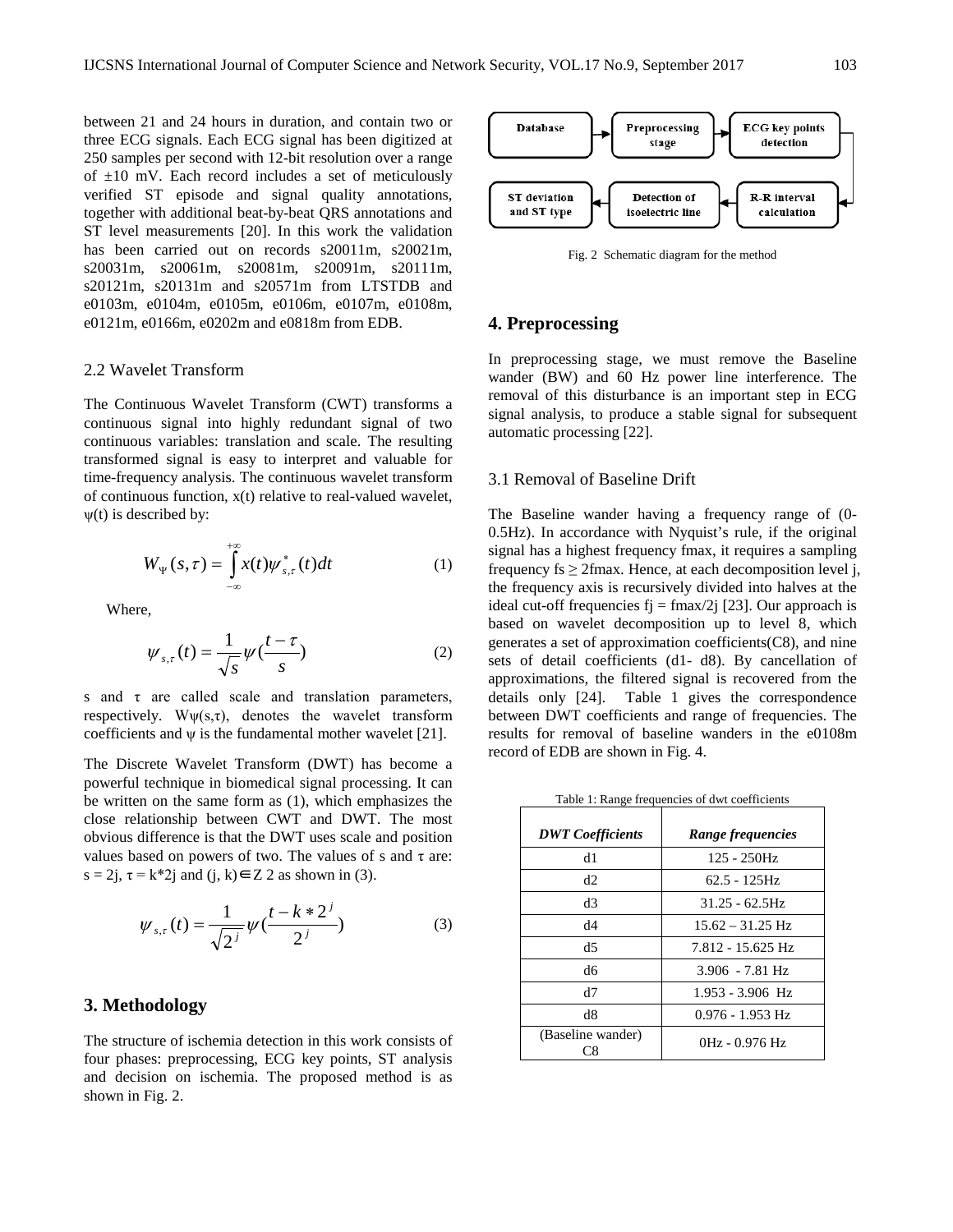

Fig. 3 Results for removal of baseline wanders for e0108m ECG record from EDB (1minute) : (a) noised ECG ; (b) Baseline free ECG ; (c) Removed baseline

## 3.2 Removal of Power Line Interference

The ECG signals from the Long-Term ST Database are affected by 60Hz PLI. We propose to add to the test signals, a simulated noise of this form:

$$
n(t) = A \cdot \sin(2 \cdot \pi \cdot f_0 \cdot t) \tag{4}
$$

Where, A is the amplitude, and f0 is the 60Hz frequency of the simulated noise. The noisy signal may then be expressed by:

$$
x(t) = ecg(t) + n(t)
$$
 (5)

Where, ecg(t) is the signal from the Long-Term ST database. The maximum frequency is on the order of 130Hz (fmax = 130Hz) [25]. Therefore, the range of real frequency components of the ECG signals is between 0 and 130 Hz. The correspondence between decomposition levels and DWT coefficients is given in Table 2.

Table 2: DWT coefficients of different levels

| Level                       | <b>DWT</b> coefficients |                        |     |            |      |     |     |     |
|-----------------------------|-------------------------|------------------------|-----|------------|------|-----|-----|-----|
|                             |                         | C <sub>1</sub>         |     |            | d1   |     |     |     |
| $\mathcal{D}_{\mathcal{L}}$ |                         | C <sub>21</sub><br>d21 |     | d22<br>d23 |      |     |     |     |
| 2                           | C <sub>30</sub>         | d 31                   | d32 | d33        | d 34 | d35 | d36 | d37 |

Table 3 gives the correspondence between DWT coefficients and range frequencies. The ECG signal is recovered from all coefficients except details d33 (48.75 - 65Hz) [26]. The results for removal of PLI interference in the e0108m record of EDB are shown in Fig. 4. (10s for good visualization of the signals).

| Table 3: Range frequencies of dwt coefficients |  |  |  |  |  |  |
|------------------------------------------------|--|--|--|--|--|--|
|                                                |  |  |  |  |  |  |

| <b>DWT</b> Coefficients | Range frequencies |
|-------------------------|-------------------|
| C <sub>30</sub>         | 0Hz - 16.25Hz     |
| d31                     | 16.25 - 32.5Hz    |
| d32                     | $32.5 - 48.75$ Hz |
| d33                     | 48.75 - 65Hz      |
| d34                     | $65 - 81.25$ Hz   |
| d35                     | $81.25 - 97.5$ Hz |
| d36                     | 97.5 - 113.75Hz   |
| d37                     | 113.75 - 130Hz    |



Fig. 4 Results for removal of PLI interference for e0108m ECG record from EDB  $(10s)$ : (a) noised ECG; (b) Filtred ECG; (c) 60 Hz power line noise ; (d) 60 Hz noise zoomed in 1s.

# **5. Detection of ECG Key Points**

## 5.1 Detection of QRS, P and T wave

The QRS reflects the electrical activity within the heart during the ventricular contraction, the time of its occurrence as well as its shape provide much information about the current state of the heart. The QRS detection is the most important step for almost all ECG analysis algorithms. Pan and Willis J. Tompkins were the first to develop a real-time QRS detection algorithm that uses an automatically adjustable threshold [21]. In this work, the decomposition of the ECG signal is made using Daubechies (Db4) DWT up to level 8. The decomposition level d3, d4 and d5 contain most energy of the QRS complex. The coefficient d4 has the highest cross correlation compared to other coefficients. Fig. 5 shows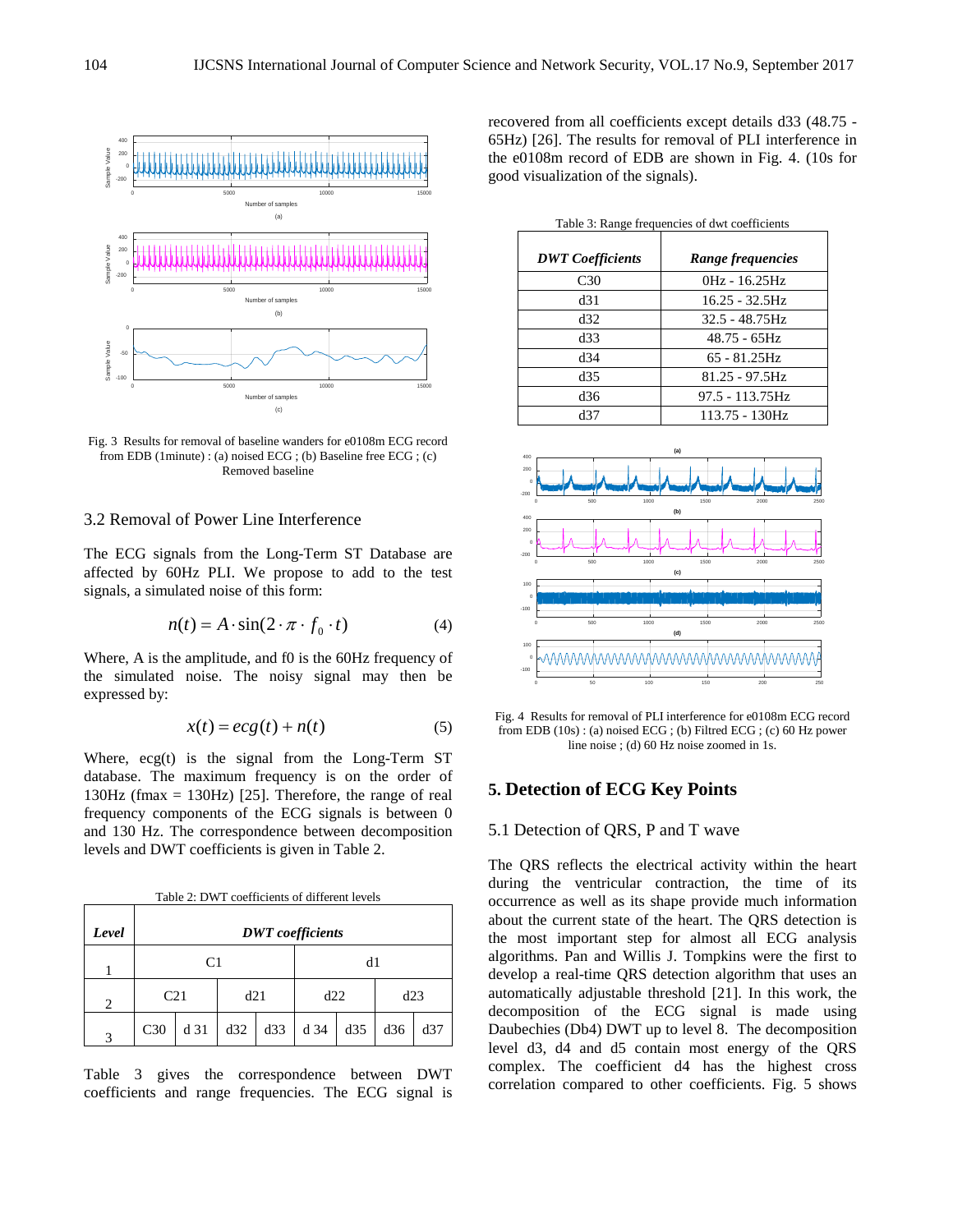Wavelet coefficients for scale levels 1 to 8. To detect the R Peaks, we use a hard thresholding method [24]. Fig. 6 shows simultaneously the original signal s20121m with R peaks localization. After the R peak detection, the Q and S points must be identified to detect the complete QRS complex. The Q and S waves have low amplitude and high frequency and their energies are mainly at small scale [27], so reconstruction coefficients d2 to d5 are selected to detect Q and S waves. Q point is the point of inflexion before the R peak. S point is the point of inflexion after the R peak.

Depending on the power spectra of ECG signal [27] the energies of P and T waves are mostly at scale levels 6 [3.906 - 7.81 Hz] , 7 [1.953 - 3.906 Hz ] and 8 [0.976 - 1.953 Hz] . So, we keep only the coefficients d6 and d7 because the baseline drift is around scale 8 (0.5 - 1Hz). After the detection of the S point, the T peak is identified as the maxima within an interval from S point to T offset.



Fig. 5 Wavelet details coefficients for scale levels 1–8 for record s20121 ECG record of LTSTDB



Fig. 6 R peak detection for s20121m ECG record of LTSTDB (10s)

Two performance measures are used to assess the algorithm performance: sensitivity (Se) and Positive predictivity (+P) defined respectively as:

$$
S_e = \frac{TP}{TP + FN} * 100\tag{7}
$$

$$
+P = \frac{TP}{TP + FP} * 100
$$
\n<sup>(8)</sup>

Where TP means a true positive, FN means a false negative and FP denotes a false positive detection. Table 4 shows average 99,13% Se and 97.14% average +P for LTSTDB. Table 5 shows average 98,20% Se and 97.17% average +P for EDB.

#### 5.2 Heart Rate Measurement

The Heart Rate is computed from the RR intervals (measurement of samples between two consequent R peaks) using.

$$
HR = \frac{60}{RR\,\text{int }erval} [bpm]
$$
 (6)

## 5.3 ST Segment Localization

To locate the ST segment, the isoelectric line, the J point and the heart rate must be accurately detected. The J point is the ending point of QRS complex or the first inflection point after the S point. The ST segment is the portion bounded between the J-point and K-point. Depending on the heart rate, the K point is located in an interval between 40 ms and 80 ms after the J point.

#### 5.4 Detection of Isoelectric line

The isoelectric line is the flat part of the ECG between the offset of P-wave and the onset of Q-wave. The windowing and backward search up to 80 ms before the QRS complex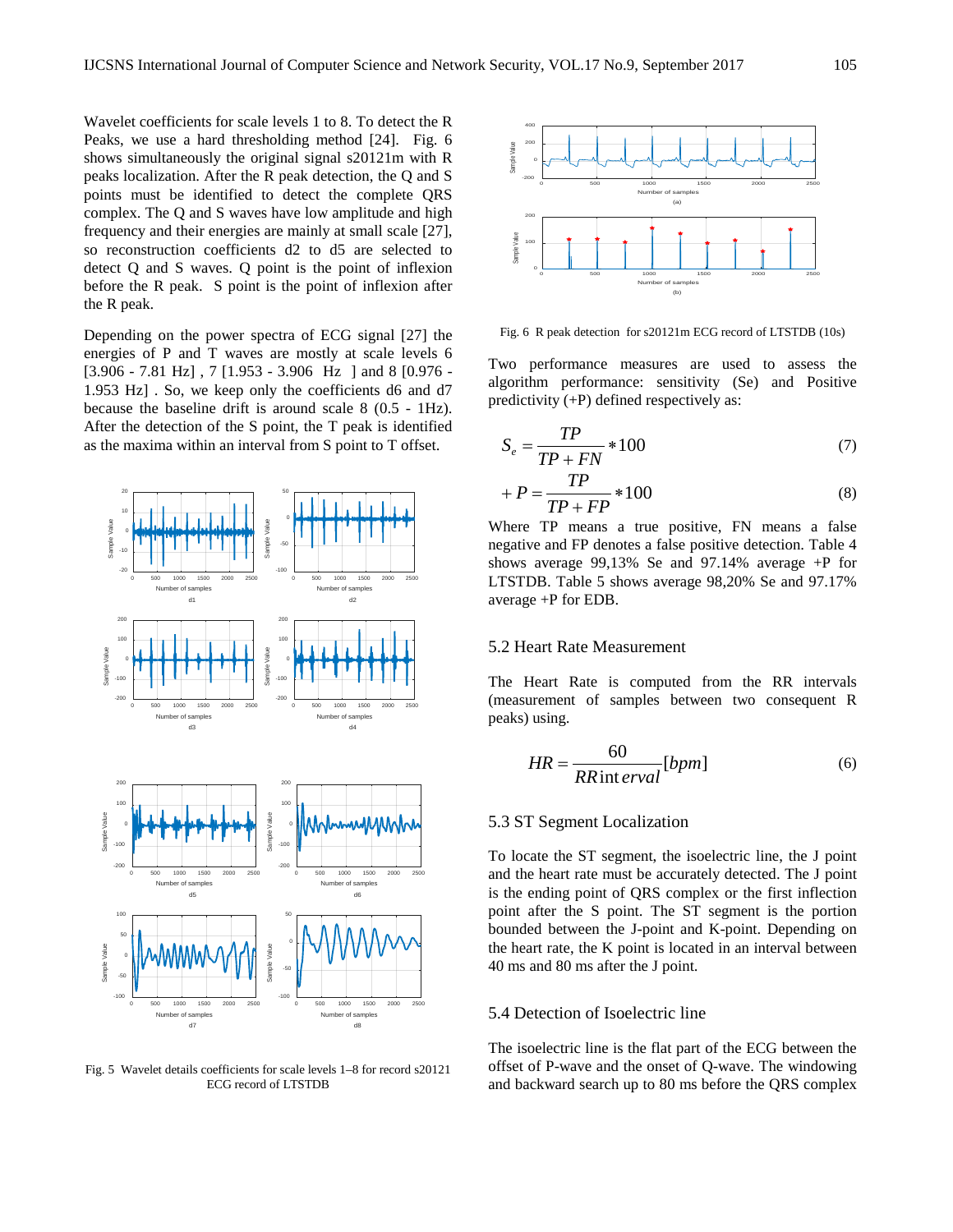are used to find the zero crossing between the P and T waves. The isoelectric line is the average, after repetition for 30 beats.

Table 4: Results for R peaks detection for (1 minute) 10 records from LTSTDB

| <b>Record</b> | Actual<br>Peaks | <b>Detectedp</b><br>eaks | <b>FP</b>                | <b>FN</b> | Se $(\%)$ | $+P(\%)$ |  |  |  |
|---------------|-----------------|--------------------------|--------------------------|-----------|-----------|----------|--|--|--|
| s20011m       | 70              | 69                       | 1                        | 1         | 98.57     | 98.57    |  |  |  |
| s20021m       | 72              | 71                       | 1                        | 1         | 98.61     | 98.61    |  |  |  |
| s20031m       | 76              | 75                       | $\overline{2}$           | 1         | 98.68     | 97.40    |  |  |  |
| s20061m       | 92              | 92                       | $\overline{c}$           | $\Omega$  | 100       | 97.87    |  |  |  |
| s20081m       | 79              | 78                       | $\overline{\mathcal{A}}$ | 1         | 98.73     | 95.12    |  |  |  |
| s20091m       | 106             | 105                      | $\Omega$                 | 1         | 99.06     | 100      |  |  |  |
| s20111m       | 84              | 84                       | 5                        | $\Omega$  | 100       | 94.38    |  |  |  |
| s20121m       | 60              | 60                       | 3                        | $\Omega$  | 100       | 95.24    |  |  |  |
| s20131m       | 78              | 77                       | $\overline{c}$           | 1         | 98.72     | 97.47    |  |  |  |
| s20571m       | 91              | 90                       | 3                        | 1         | 98.90     | 96.77    |  |  |  |
| Total         | 808             | 801                      | 23                       | 7         | 99.13     | 97.14    |  |  |  |

Table 5: Results for R peaks detection for (1 minute) 10 records from EDB

| <b>Record</b> | Actual<br><b>Peaks</b> | <b>Detected</b><br>peaks | <b>FP</b> | <b>FN</b>      | Se $(\% )$ | +P $(\% )$ |
|---------------|------------------------|--------------------------|-----------|----------------|------------|------------|
| $e^{0103m}$   | 60                     | 60                       | 2         | $\overline{0}$ | 100        | 96.77      |
| e0104m        | 72                     | 70                       | 1         | 2              | 97.22      | 98.59      |
| $e^{0105m}$   | 54                     | 54                       | 2         | $\Omega$       | 100.00     | 96.43      |
| e0106m        | 57                     | 55                       | 1         | 2              | 96.49      | 98.21      |
| $e^{0107m}$   | 52                     | 49                       | 2         | 3              | 94.23      | 96.08      |
| e0108m        | 54                     | 54                       | 3         | $\Omega$       | 100        | 94.74      |
| e0121m        | 75                     | 74                       | 3         | 1              | 98.67      | 96.10      |
| e0166m        | 51                     | 50                       | 0         | 1              | 98.04      | 100        |
| e0202m        | 85                     | 84                       | 2         | 1              | 98.82      | 97.67      |
| e0818m        | 69                     | 68                       | 2         | 1              | 98.55      | 97.14      |
| Total         | 629                    | 618                      | 18        | 11             | 98.20      | 97.17      |

# **6. Calculation of ST segment level**

The Region of interest for the ST segment is located between J point and K point. The mean value for the J point and the T point was computed. The ST level is the mean of ST segment measured with respect to the isoelectric line [28]. If the deviation is between "- 0.1mV" and "0.1mV" then the ST segment is normal. Otherwise, the ST segment is said to be elevated if the deviation is greater than "0.1mV" or depressed if this deviation is less than "- 0.1mV" [29].

## **7. Results**

The ST segment level (elevation or depression) is an important parameter for detecting ischemia. It is measured with respect to the isoelectric line. The algorithm is validated for 10 representative records of the annotated LTSTDB and 10 records of the annotated EDB. These records are preprocessed using DWT to remove baseline wanders and power line interference. After the preprocessing stage, QRS complexes, P and T waves must be detected. The heart rate is measured for each beat using the RR interval to locate the K point. The heart rate and corresponding ST classification type are shown in Table 6 for the Record e0108m from EDB and s20121m from LTSTDB.

Table 6: The heart rate and corresponding ST classification for 30 beats of records e0108m from EDB and s20121 from LTSTDB

|                              | Record e108m |    | Record s20121m         |            |    |                            |
|------------------------------|--------------|----|------------------------|------------|----|----------------------------|
| <b>Beat</b><br>$N^{\bullet}$ | [RR]<br>(s)  | HR | ST<br>segment<br>level | IRR<br>(s) | HR | <b>ST</b> segment<br>level |
| 1                            | 1.07         | 56 | Elevated               | 1.07       | 56 | Depressed                  |
| $\overline{2}$               | 1.03         | 58 | Elevated               | 1.03       | 58 | Depressed                  |
| 3                            | 1.09         | 55 | Elevated               | 1.02       | 59 | Depressed                  |
| $\overline{4}$               | 1.11         | 54 | Elevated               | 1.05       | 57 | Depressed                  |
| 5                            | 1.13         | 53 | Elevated               | 1.09       | 55 | Depressed                  |
| 6                            | 1.09         | 55 | Elevated               | 1.11       | 54 | Depressed                  |
| $\overline{7}$               | 1.05         | 57 | Elevated               | 1.13       | 53 | Depressed                  |
| 8                            | 1.02         | 59 | Elevated               | 1.09       | 55 | Depressed                  |
| 9                            | 1.00         | 60 | Elevated               | 1.11       | 54 | Depressed                  |
| 10                           | 1.09         | 55 | Elevated               | 1.00       | 60 | Normal                     |
| 11                           | 1.11         | 54 | Elevated               | 0.98       | 61 | Normal                     |
| 12                           | 1.13         | 53 | Elevated               | 0.97       | 62 | Depressed                  |
| 13                           | 1.09         | 55 | Elevated               | 1.03       | 58 | Depressed                  |
| 14                           | 1.07         | 56 | Elevated               | 1.05       | 57 | Depressed                  |
| 15                           | 1.13         | 53 | Elevated               | 1.09       | 55 | Depressed                  |
| 16                           | 1.18         | 51 | Elevated               | 1.15       | 52 | Depressed                  |
| 17                           | 1.09         | 55 | Elevated               | 1.18       | 51 | Depressed                  |
| 18                           | 1.03         | 58 | Normal                 | 1.11       | 54 | Depressed                  |
| 19                           | 1.00         | 60 | Normal                 | 1.09       | 55 | Depressed                  |
| 20                           | 1.11         | 54 | Elevated               | 1.03       | 58 | Depressed                  |
| 21                           | 1.07         | 56 | Elevated               | 0.98       | 61 | Normal                     |
| 22                           | 1.03         | 58 | Elevated               | 1.02       | 59 | Depressed                  |
| 23                           | 1.11         | 54 | Elevated               | 1.09       | 55 | Depressed                  |
| 24                           | 1.09         | 55 | Normal                 | 1.13       | 53 | Depressed                  |
| 25                           | 1.03         | 58 | Elevated               | 1.11       | 54 | Depressed                  |
| 26                           | 1.00         | 60 | Elevated               | 1.11       | 54 | Depressed                  |
| 27                           | 1.11         | 54 | Elevated               | 1.03       | 58 | Depressed                  |
| 28                           | 1.15         | 52 | Elevated               | 1.02       | 59 | Depressed                  |
| 29                           | 1.13         | 53 | Elevated               | 1.02       | 59 | Depressed                  |
| 30                           | 1.11         | 54 | Elevated               | 1.09       | 55 | Depressed                  |